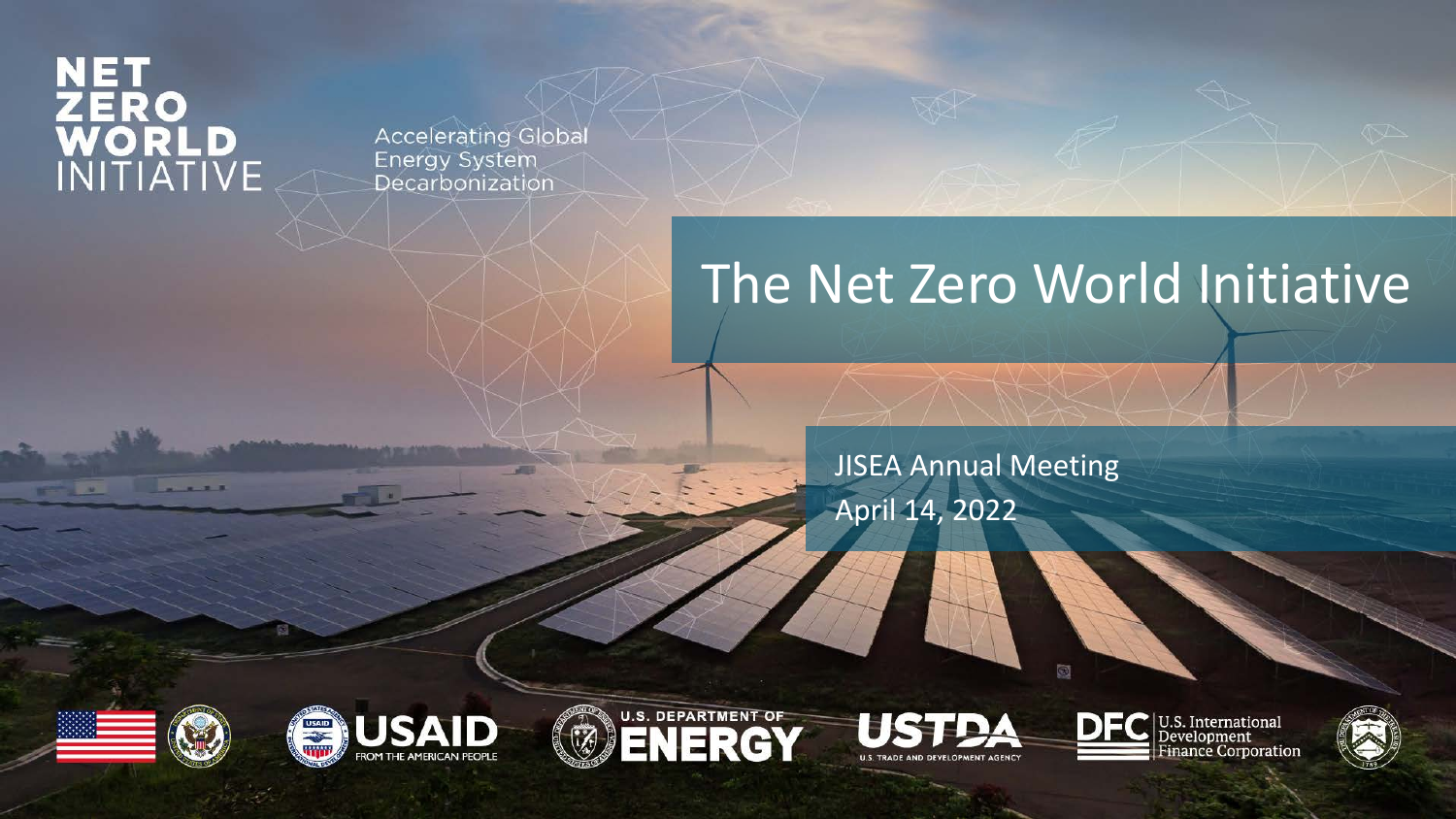

"The U.S. is committed to working with countries all over the globe to accelerate clean climate goals from ambition to action, and the Net Zero World Initiative is the latest example of our dedication. **With Net Zero World, our partnering nations will harness the power and expertise of the National Laboratories, federal agencies, think tanks, businesses, and universities, to develop tangible clean energy projects that meet their energy needs**."



Ministers from Argentina, Chile, Indonesia, Egypt, Nigeria, and Ukraine participated in the COP 26 Nigeria, and Ukraine participated in the COP 26<br>Iaunch event led by U.S. Sec. Granholm and Sec. Kerry الصحيح العربية " Secretary of the U.S. Department of Energy, Jennifer M. Granholm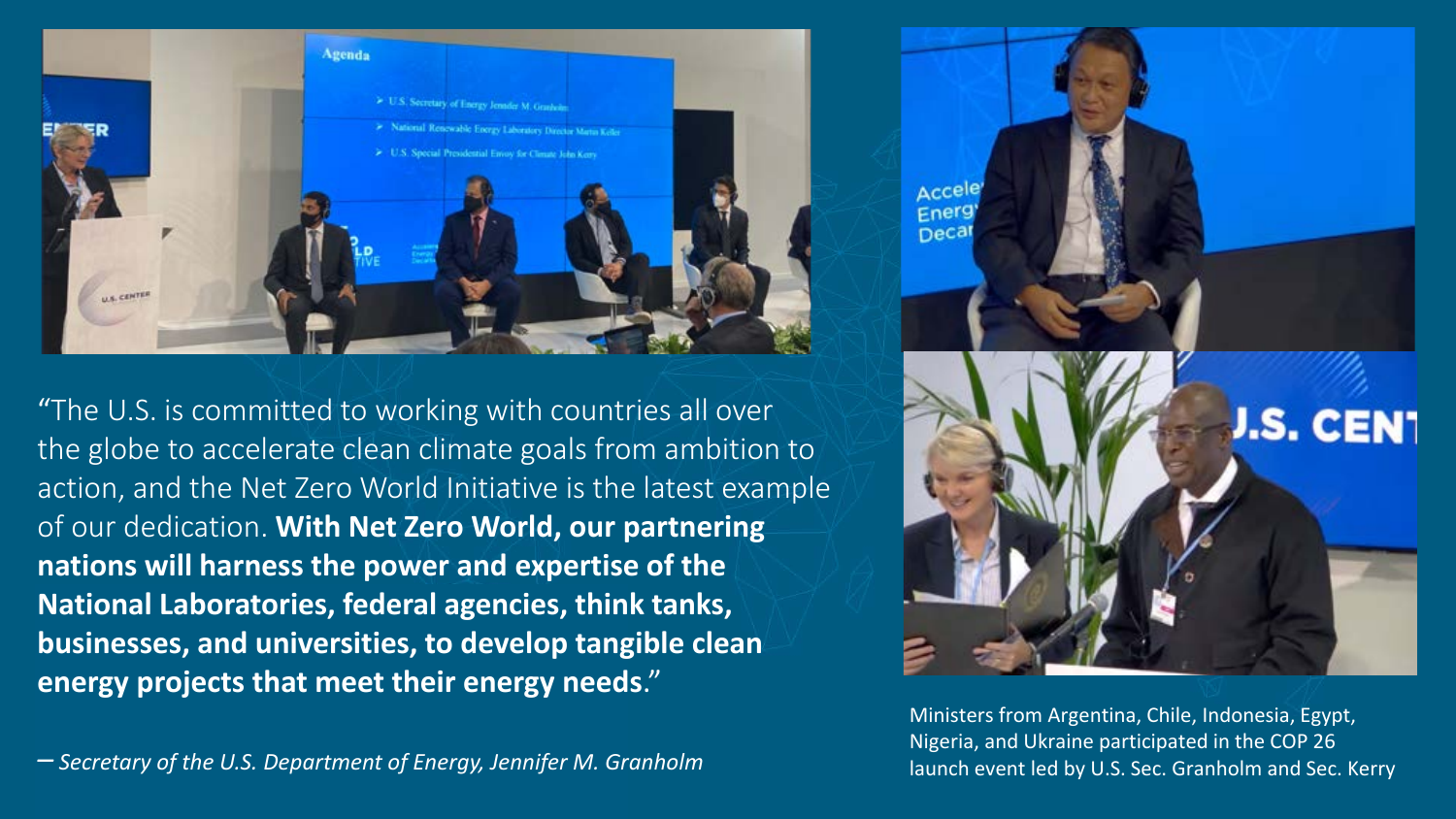## **Mission**

**The Net Zero World Initiative** will partner with countries to help them **implement climate ambition pledges** and accelerate global transitions to net zero, resilient, and inclusive energy systems.

### **The Net Zero World Initiative Offers Countries:**

- **Immediate and sustained access to expert technical, deployment, and investment analysis and facilitation support** from the U.S. government, including from world-class U.S. Department of Energy national laboratories
- **Targeted financial support for in-country technical institutions** (for developing country partners)
- Deep **collaboration with development of technical and investment plans and support** for designing and implementing technology testing and system design, infrastructure modernization, investment partnerships, capacity building and workforce development, and other critical actions needed to achieve near- and long-term energy system decarbonization.

#### **Timeline and Performance Metrices**

### By 2022 By 2023 By 2024

Assist with net zero energy technical and investment plans and support quick win measures

Provide deep cooperation to support priority policies and programs for countries to achieve net zero transitions

investment Continue implementation support, expand clean energy economies and jobs, and mobilize at least \$10B in clean energy infrastructure and project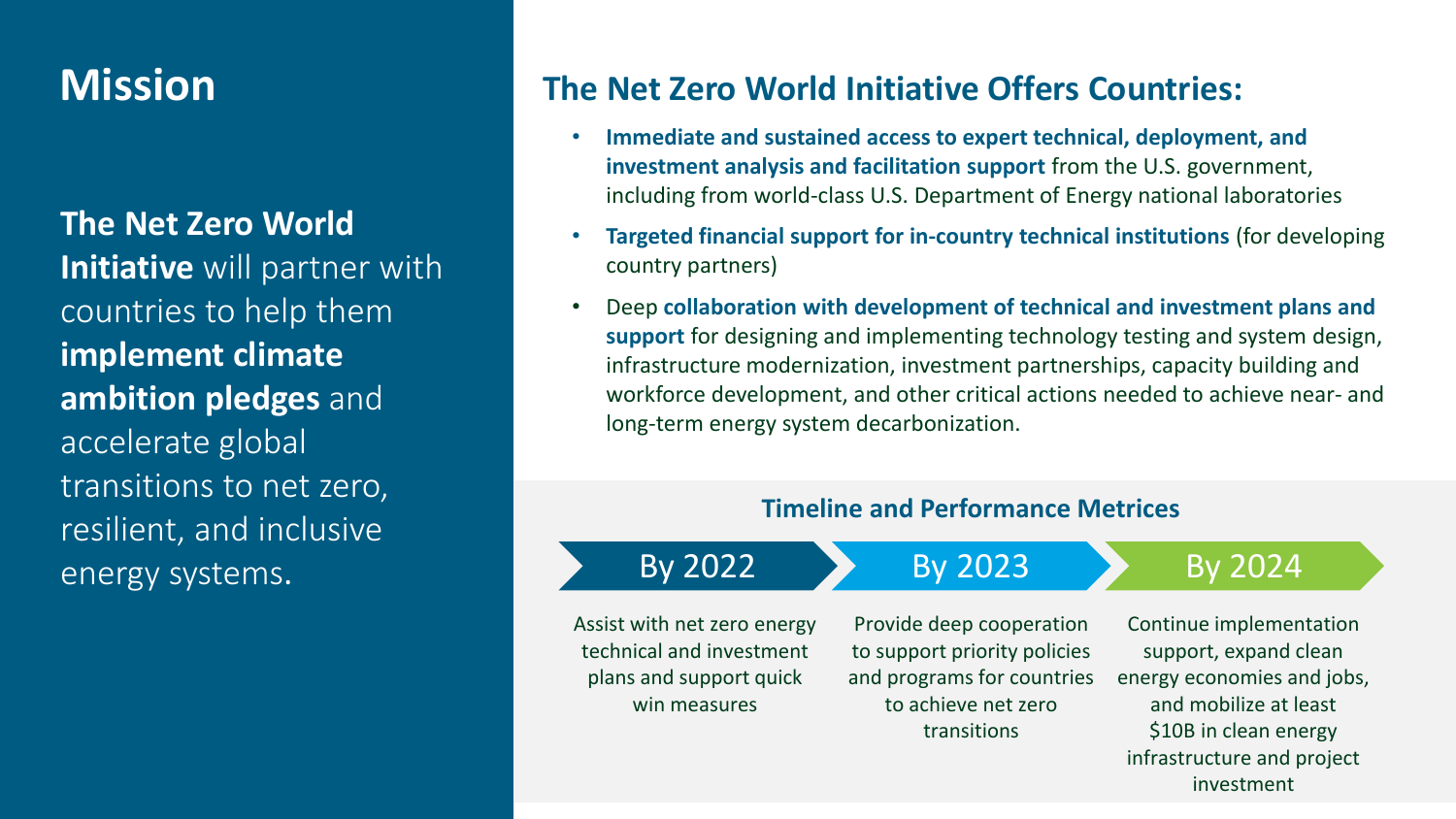## The Net Zero World Initiative is Uniquely Positioned to Achieve Rapid Global Energy Decarbonization

#### **Rigorous Country-Driven Net Zero Pathways and Technical and Investment Plans**

- Energy-system wide, sector specific, and across all supply and demand options
- National and sub-national (for one priority region)
- Long-term plans inform and strengthen NDCs

## **Holistic Lab and USG Support for Transformative**

#### **Decarbonization Actions**

- Deep technical and analytic support for key levers to accelerate priority energy transitions
- Couple technology cooperation, policy and regulatory solutions, procurements, investment mobilization, and workforce development

### **Focus on Investment Mobilization Throughout All Stages**

- Pathways translated into detailed investment plans
- Engage USG investment agencies, IFIs, finance experts, and private sector on actions lead to robust investment pipelines

## **High Impact Partnerships with Other Major Donors and International Agencies**



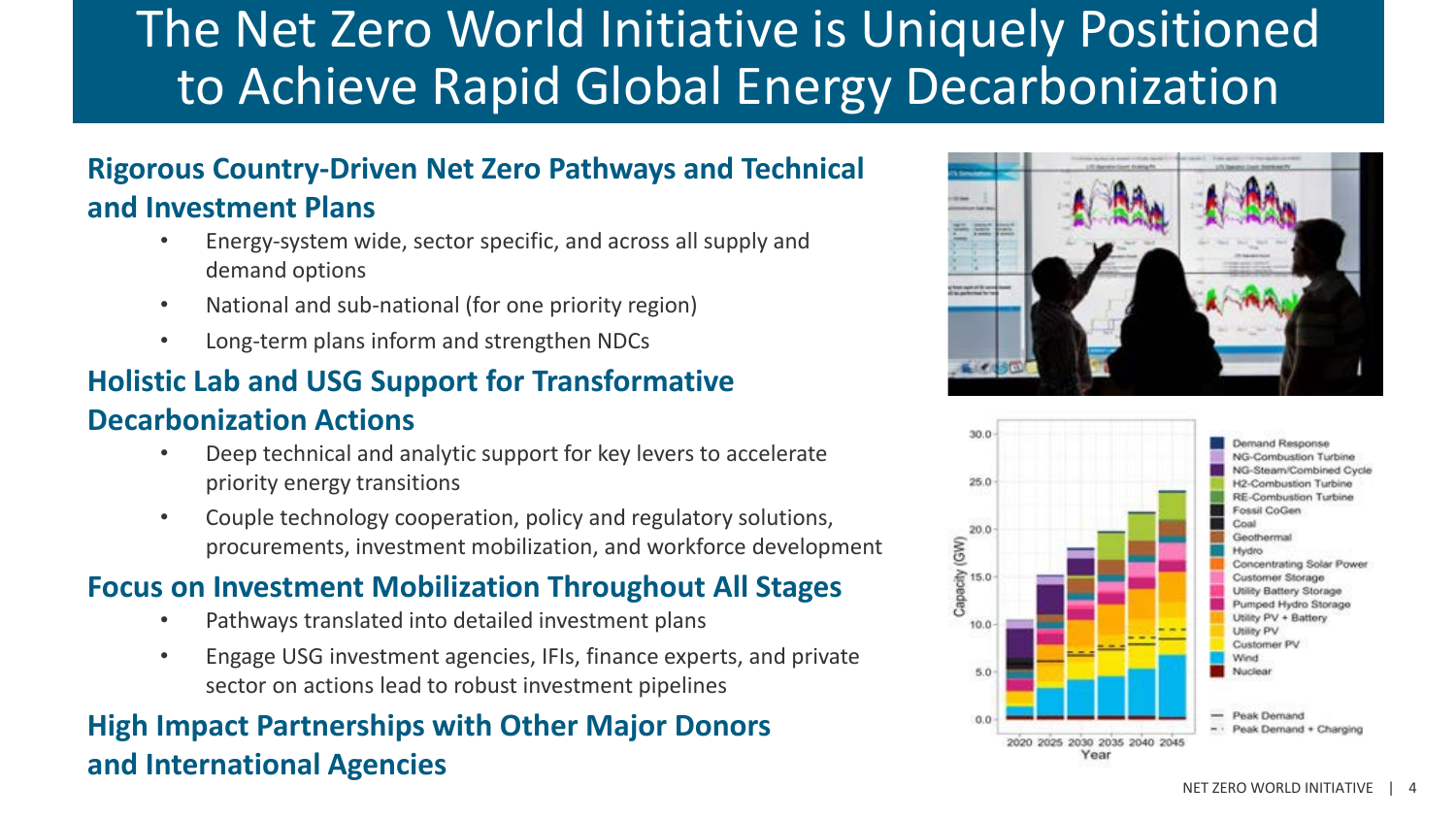

**17 National Department of Energy Laboratories**

- A **nationwide scientific enterprise and network** that solves the **world's greatest scientific and research challenges,** translating basic science to innovation
- **Unmatched energy and technology expertise** dedicated to research, development, demonstration, commercialization, and deployment of clean energy technologies
- **Unique instruments and facilities;** many of which are found nowhere else in the world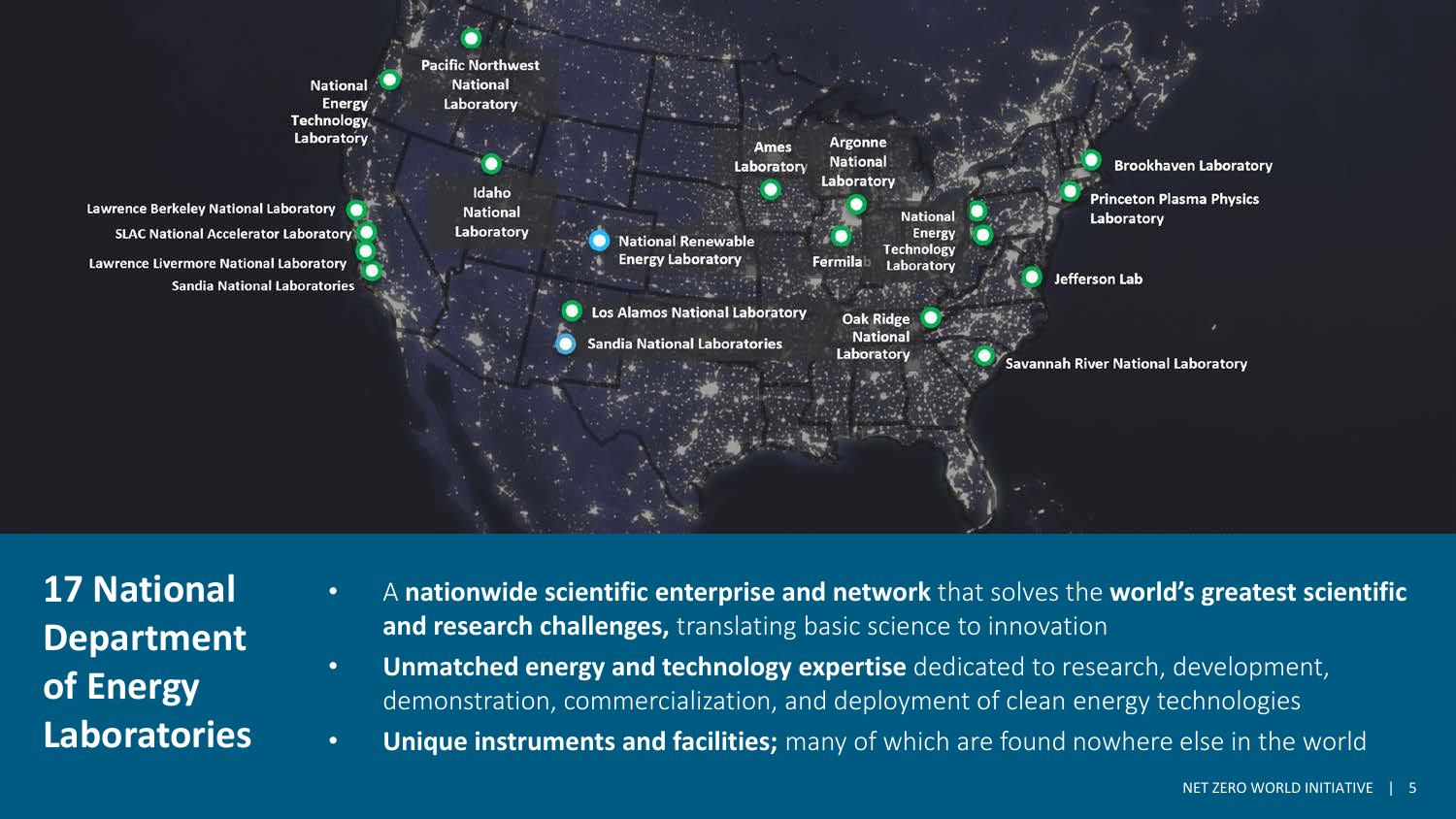The Net Zero **World** Initiative Will Harness Unique USG and Lab Assets in Partnership with Philanthropies

#### **Whole of US Government Management Team**

**Country Partners: governments, private sector, academia, technical institutes, and civil society (including marginalized communities)**

**Federal Agency and DOE Lab Implementation Teams – Sector and Country-Specific**

**DOE** – Energy Technology and Deployment Expertise **State Department** – Energy and Climate Diplomacy **USAID** – Integration with Development Assistance **EXIM/MCC/DFC/TDA/Commerce/Treasury** – Investment and Business Partnerships

#### **KEY ENERGY SECTORS AND TOPICS AND INITIAL LAB TEAM**



#### **Initial Partner Governments**

- **Argentina** • **Indonesia**
- **Chile** • **Nigeria**
- **Egypt** • **Ukraine**

#### **Philanthropies & Other Partners Support**

- Breakthrough Energy
- Lynne and Marc Benioff
- Bloomberg Philanthropies
- EBRD, GIZ, others

#### **Collaborative Action Areas**

- Analysis and Technical and Investment Plans
- RD&D piloting, testing, incubators
- Policies and Regulations
- Deployment and Investment Programs
- Workforce Development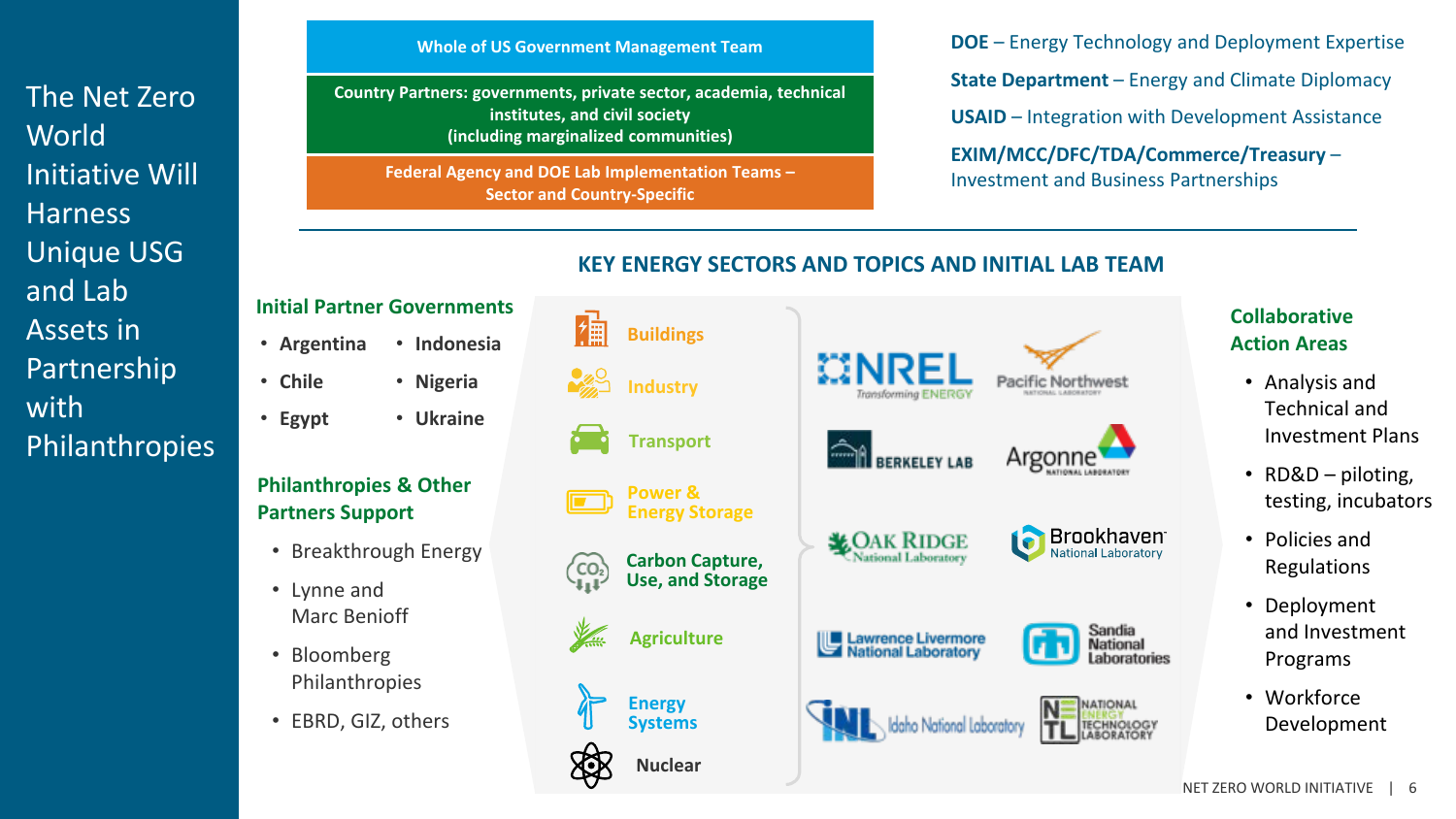Examples of Country - National Lab Cooperation Areas to Support Net Zero Transitions

**Energy System Wide** – Development of technical and investment plans for holistic energy transitions to net zero energy systems and support for design and implementation of integrated energy system measures

#### **Transportation**

**Policies** for public-fleet procurement; **low-carbon fuel standards** to drive deployment of zeroemissions vehicles; **joint RD&D** to lower costs of battery electric and hydrogen fuel cell vehicles; **modeling and analysis** to optimize grid integration of charging infrastructure

#### **Industry**

**Policies and standards** for material efficiency; **joint RD&D and testing** for H2 for heat and as feedstock production; **modeling and analysis** to determine electrification opportunities

#### **Buildings**

**Policies** for finance availability**; codes and standards** for appliances and buildings performance; **demonstration** of technologies at building/ stock/community-level; **workforce development** for operators of net-zero buildings at scale

#### **Integrated assessment modeling** to identify economic pathways to emissions reductions; **implementation** of tools and practices for management, monitoring, validation, and accounting; **technical and market development** to create value from  $CO<sub>2</sub>$ waste streams **Carbon Capture and Geologic Storage**

#### **Storage**

**Analysis and road mapping** to evaluate technologies for different power-sector applications; **policies and regulations**  for business model and market development; **workforce development**  to facilitate knowledgesharing and best practices around emerging technologies

#### **Power**

**Grid modernization**  infrastructure and operational tools, **Policies and best practices** for grid planning and system operation; **modeling and analysis** for grid integration and electricity market design; **deployment** of renewables and solutions for driving higher penetrations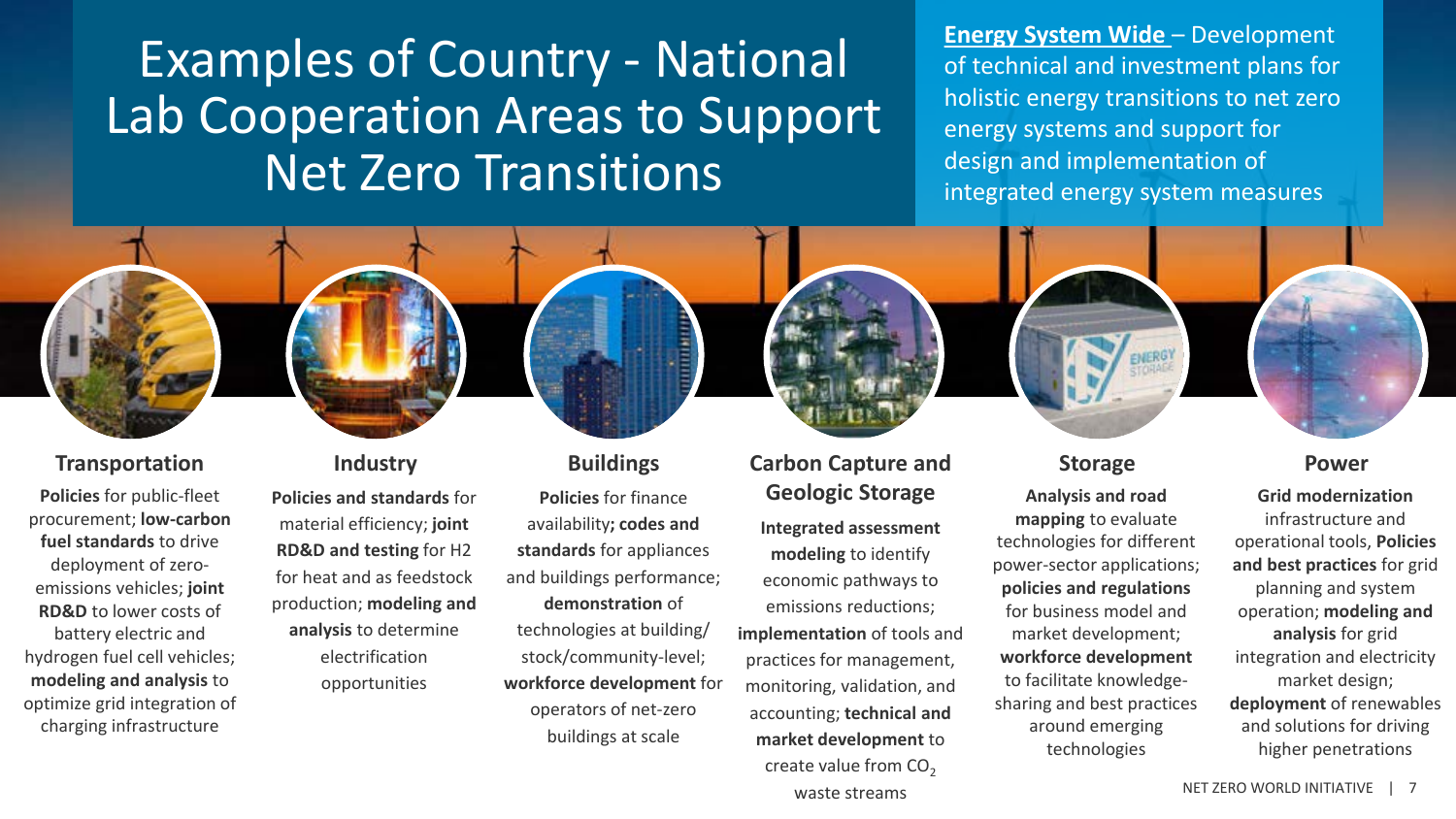## Rapid Net Zero World Scale-Up and Ambitious Goals

#### **Phase 1** (November 2021 to May 2022) **Phase 2** (May 2022 through March 2023)

• Design **country work programs** with up to 6 priority countries in close cooperation with incountry institutions, USG agencies, and partners

#### **Implementation**

- USG and DOE Laboratory-wide scoping analysis completed for Argentina and Nigeria and underway for Indonesia, Chile, and Egypt
- **Country work program meetings started in March**

- Draft **Technical and Investment Plans** for at least 6 countries
- Advance **2-4 transformative net zero actions**  and at least 1 major **net zero investment project** for each country
- Conduct **peer learning and advisory support**  to extend reach

- Established **Net Zero World Action Center completed** and **Governance** bodies
- **9 agencies actively participating via USG management team, 10 DOE Laboratories**
- Adopt **Terms of Reference**—**USG review**
- First meeting of the **Ministerial Board**
- Quarterly **Steering Committee meetings**
- Adopt **multi-year strategy** and **2023 work program**

#### **Funding and Partnerships**

- **Mobilize funding** from U.S. agencies and philanthropies—**\$13.71M of funding in process and up to \$50M under consideration**
- Establish and implement **partnership plans** with others—**partnership commitments from UK, Germany, EBRD, IDB, WRI, ETP, GIZ, and others**

**Structure & Operations**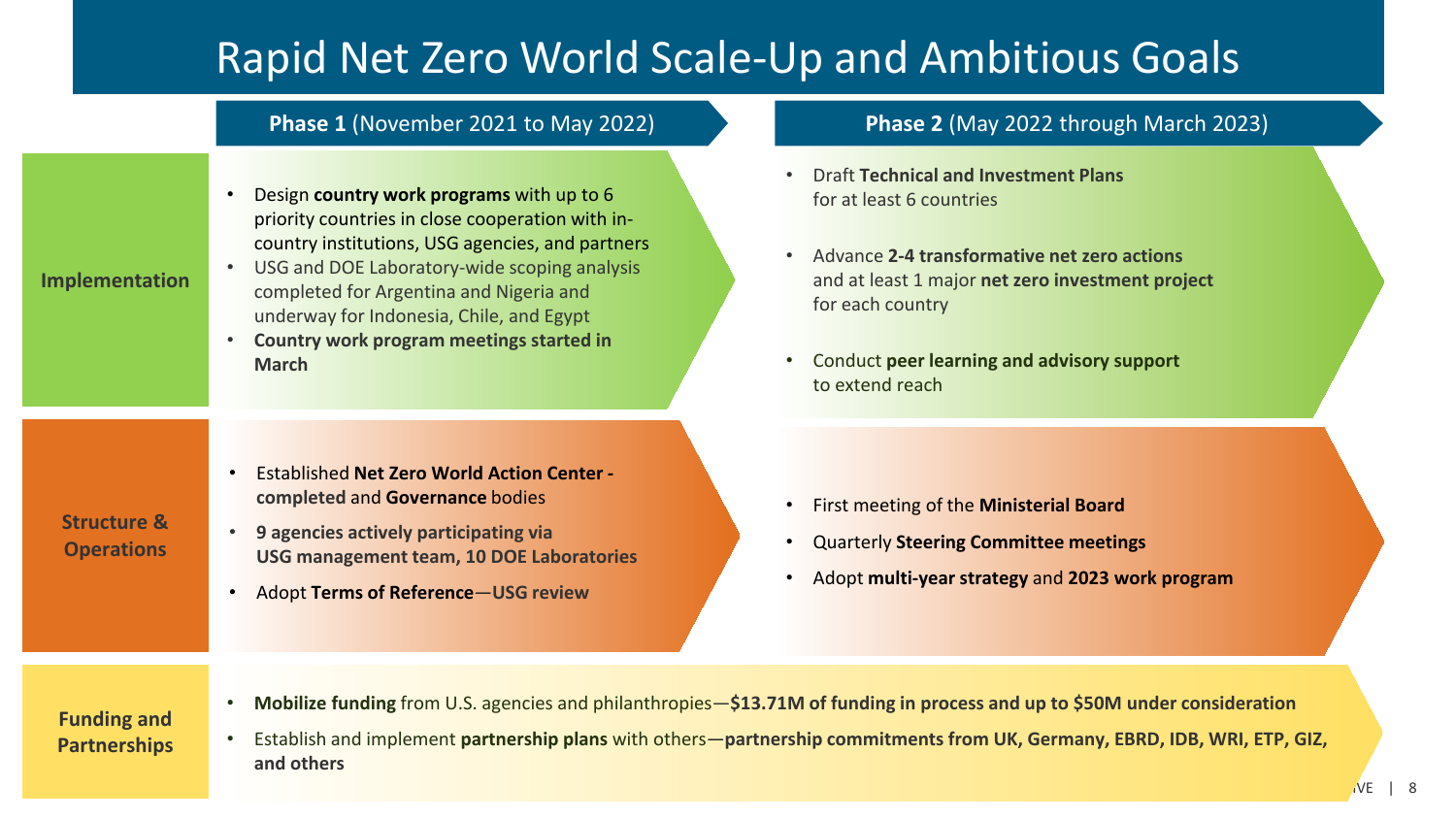**International Implementation Partners, Philanthropies, MDBs, and other Donors**

> **Investment Advisory Service**

#### **Leadership Group**

Advisory Council [Name TBC]

- Ministerial level

- Meets 1 time per year

Steering Committee (TBC)

- USG agency leadership, country partners, and lab directors - Meets quarterly

USG Management Team

- Interagency team, NZWAC senior managers, and lab NZW leads - Meets monthly

#### **Net Zero World Action Center Lab, Federal Agency & Partner Implementation Team**

*Housed at NREL with personnel across DOE labs, federal agencies and partners working in collaboration*



**In-Country Implementing Partners**

**Missions and Posts**  *(coordination and program alignment)*

**Partner governments, private sector, academia, technical institutes, and civil society, including underrepresented communities**